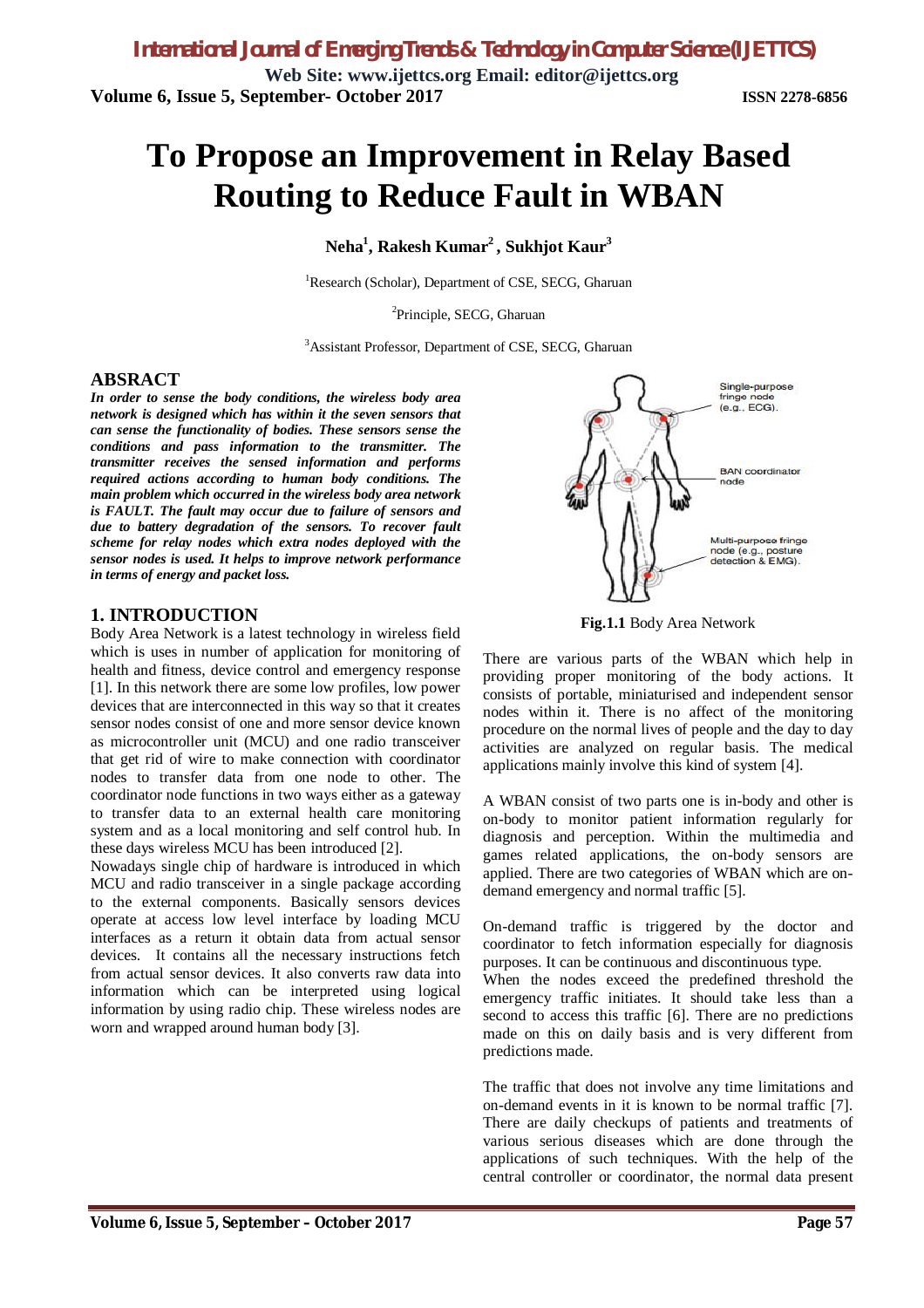# *International Journal of Emerging Trends & Technology in Computer Science (IJETTCS)*

**Web Site: www.ijettcs.org Email: editor@ijettcs.org**

#### **Volume 6, Issue 5, September- October 2017 ISSN 2278-6856**

within the applications is gathered and processed for analysis [8].

#### **2. Review of Literature**

Khan et.al (2013**)** [9] presented in this paper the study on IEEE802.15.4/Zigbee MAC based wireless body area network. This application runs on various daily monitoring systems which record the daily conditions of patients. An OPNET based simulation model is utilized here within these systems. The results provided show a proper analysis on the patient's health and determine all the related issues. As per the simulation results it is seen that from remote locations, the patients can be monitored with the help of WBAN without any making any delay and compromising their health.

Rassan et.al (2014) [10] examined that the potential limitation of PV's is short keys generation, which can be easily brute forced and high computational cost whereas in Pre-loading the keys are not random and require enough keys storage. In this paper they will merge PV's and preloading techniques by using electrocardiography (EKG/ECG) values of PVs and pre-loading based schemes to strengthen the security. The applied technique will enhance the security as well as reduce storage and power consumption.

Xu et.al (2014) [11] proposed in this paper an energyefficient routing method for WBAN. This proposed method utilizes the genetic ant colony algorithm within it which involves the two different algorithms that are the genetic algorithm as well as the ant colony optimization. There is an enhancement of both time and quality with the combination of these methods. Energy is balanced amongst all the nodes that are present within source to base station along the path followed with the help of the distance-based energy aware routing algorithm presented in this paper.

Pan et.al (2015) [12] explained that sensor node and body worn coordinator is harmful and poor to conditions of channel. This happens due to variations of sensing condition between sensor nodes and coordinators. In this paper two hop relay mechanism is proposed in IEEE 802.15.6 standard and divide it into relay node election, channel assessment, data relaying process. Experimental result shows that predefined relaying process improves 50% of packet delivery rate. Moreover network lifetime is also extended to 8%. In future to improve packet delivery rate more, dynamic scheduling algorithm can be used.

Arya et.al (2014) [13] reveal that the wireless body area networks are of three types on the basis of the clothes, body and skin of the humans. The newly proposed methods of WBAN and the various MAC protocols are presented in this paper. The health of the human is to be monitored to provide proper health and care related solutions for them. These systems are developed with the help of this technology. The sensors help in this process and the movement of the patients is not a factor to be affecting their conditions.

In the section 3, various routing protocols of wireless body area network is discussed. In the section 4, proposed technique is elaborated for fault recovery in the network. The section 5 described that performance analysis of proposed and existing scheme in the form of graphs

#### **3. Protocols for Wireless Body Area Networks**

There are various WBAN Routing protocols. These protocols are [14]:

#### **a. M-ATTEMPT: Mobility-supporting Adaptive Threshold-based Thermal-aware Energy-efficient Multi-hop protocol (M-ATTEMPT) for WBANS**

In M-ATTEMPT, high data rate nodes are placed near the human sink. Nodes are placed away from the sink when they have low data rates. The protocol operation applied on the different phases. Hello messages are broadcast in initialization phase [15]. This contains information neighbour and from sink in terms of hop count. In the routing phase, routes with minimum hops are selected for data transmission from nodes to the sink. If routes are available with minimum hop counts is selected. The low data rate nodes send their data to the nearest high data rate nodes which send the aggregated data to the sink. In M-ATTEMPT, single hop and multi-hop communication to enhance network lifetime. TDMA slots are assigned to the nodes after route selection. But in M-ATTEMPT nodes are characterized into three phases according to their data rates [16]:

- 1. Parent nodes
- 2. First level child nodes
- 3. Second level child nodes

During the movement of human body if any child node moves away from its parent node, then it get associated with other another nearest parent node to save energy. Hotspot condition occurs due to excessive heat up of nodes.

**b. SIMPLE (Stable Increased Throughput Multi-hop protocol for Link Efficiency in WBAN**): In SIMPLE eight nodes are placed at different location of the body and having sink at the waist. SIMPLE protocol is divided into different phases. In the initial phases sink broadcasts information packet of short length to the other nodes to inform its position on the human body. Every node contains a node ID, residual energy value and its location. In the next phase, a forwarder node is selected which route the data of other nodes with saving energy. The forwarder is selected based upon its distance from sink and its residual energy. The node having minimum distance from sink and having maximum residual energy value is selected as a forwarder. All the corresponding nodes send data to the forwarder node which aggregates the received data and routes it to the sink. For the child nodes TDMA slots are used [17].

**c. FEEL (Forwarding Data Energy Efficiently with Load Balancing in WBAN):** It is a protocol to improve stability period and throughput. Total eight numbers of nodes are deployed on the human body. Node 8 is for ECG and node 7 for glucose level sensor. Mostly two types of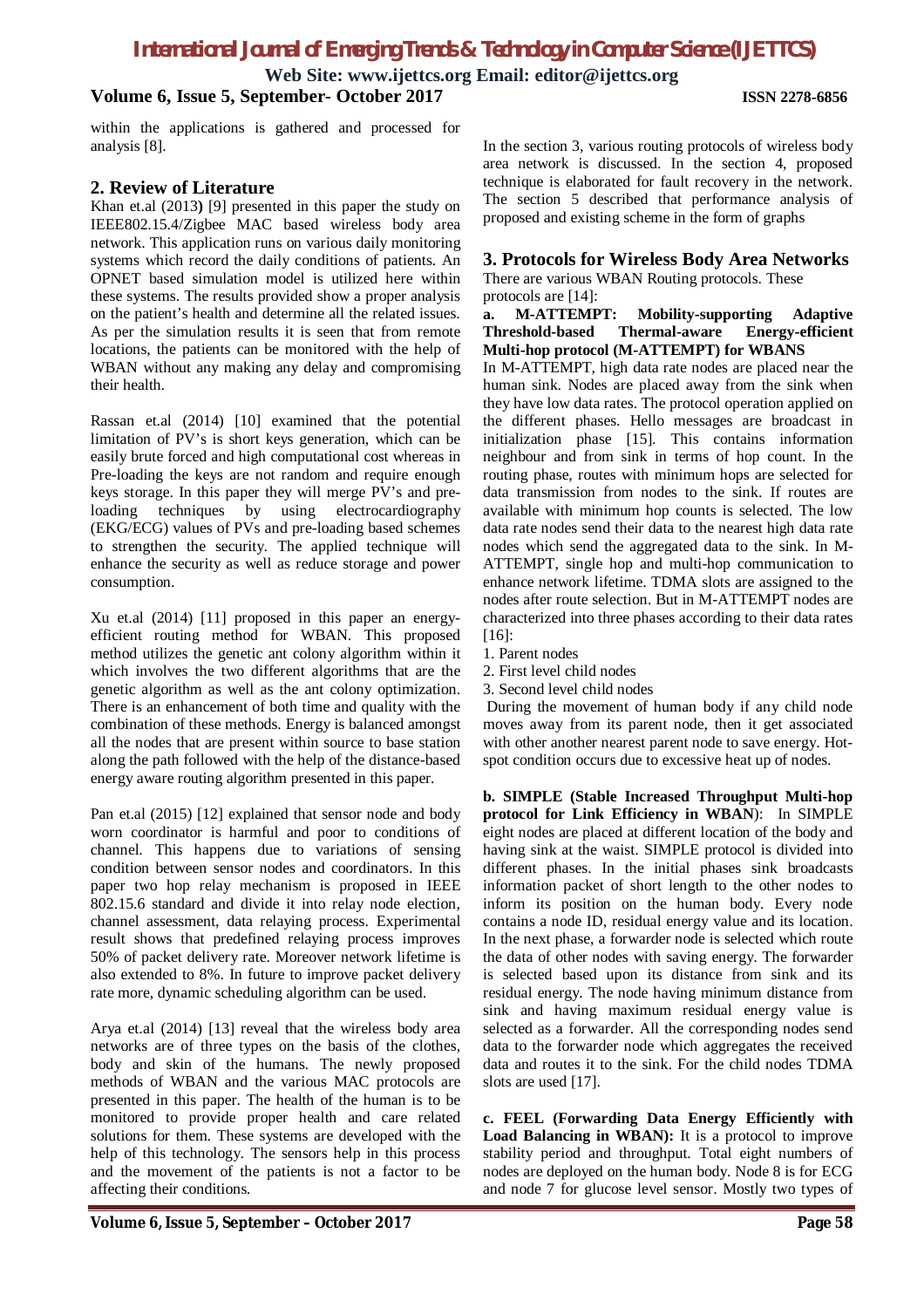**Web Site: www.ijettcs.org Email: editor@ijettcs.org**

## **Volume 6, Issue 5, September- October 2017 ISSN 2278-6856**

topologies have been used for sink deployment. First of all sink is deployed on the chest and in second case it is deployed on the wrist. HELLO messages are broadcast for initialization in the first phase. It contains three types of information:

1. Location of sink

2. Location of neighbour

3. Information about the possible routes to the sink.

The node receives HELLO message and update the routing table [18].

#### **4. Proposed Methodology**

The wireless body area network is type of network which is used to sense the body conditions. The sensors are deployed in such a manner so that efficiently sensed data can be transmitted to transmitter. The communication in the wireless body area network is multi-hop communication. In this type of communication source node establish shortest path to destination. When source node is transmitting data to destination in between some sensor nodes get faulty or battery of the sensor nodes degraded due which fault may arise in the network. The relay based technique used relay nodes for fault recovery in the network. In this work, further improvement will be proposed in relay based network to reduce network complexity. The proposed enhancement will be based on dynamic routing. In this routing, multiple paths will be established from the source to destination. When battery of any sensor node reduced to threshold value, new path will be automatically chosen for data transmission. This technique may leads to reduce in network complexity, reduce network delay, reduce energy consumption and increase network throughput.

There are number of nodes deployed in the network. Sink is also available in the network. Nodes transfer data through intermediate node to the sink. Node which wants to communicate with sink, data is transferred through intermediate node. During data transmission or forwarding data faults may be occurred at intermediate node in the network. Due to fault, network performance degrades in terms of throughput, packet loss, delay and energy. Transmission of data also affected due to fault occurrence. In the proposed algorithm technique of MCDM is applied for the selection of relay node to forward data to base station. In the technique of MCDM, comparison is made between various relay nodes in terms of energy and buffer size and node which has best resources is selected as best relay for path recovery.

#### **Algorithm**

Set M Sensor Node's Set S sender and R receiver Node Routing = AODV Set Route { If (route from S to R found) { Check number of route; If (route  $\Rightarrow$  1)  $\{$ 

20)

Find (energy of each route && energy >

Select only 3 routes as a best route //shortest path Send route acknowledge through all exist path }

}

Else {route unreachable} }

{

Source send( Ping message, adjacent nodes) {

Adjacent nodes revert back to source which can recover path

Check( Node which has higher energy is path recover node)

{ Increment-Q; Store incoming data; } Receiver receives data from I node; Send ACK to sender S; }

}

### **5. Experimental Results**

The proposed and existing scenarios are implemented in NS2. The NS2 is the event based simulator which provides both type of animation and text based simulations. In the performance analysis it analyzed that proposed technique perform well in terms of energy, throughput, pdr, network lifetime and routing overhead.



**Fig 1**: Energy Comparison

As illustrated in figure 1, the energy comparison is made between existing and proposed schemes. In the existing scheme due fault in the network, packetloss is increased at steady rate due to energy consumption of the network increased. The proposed technique will recover the network fault and it leads to reduction in energy consumption of the network.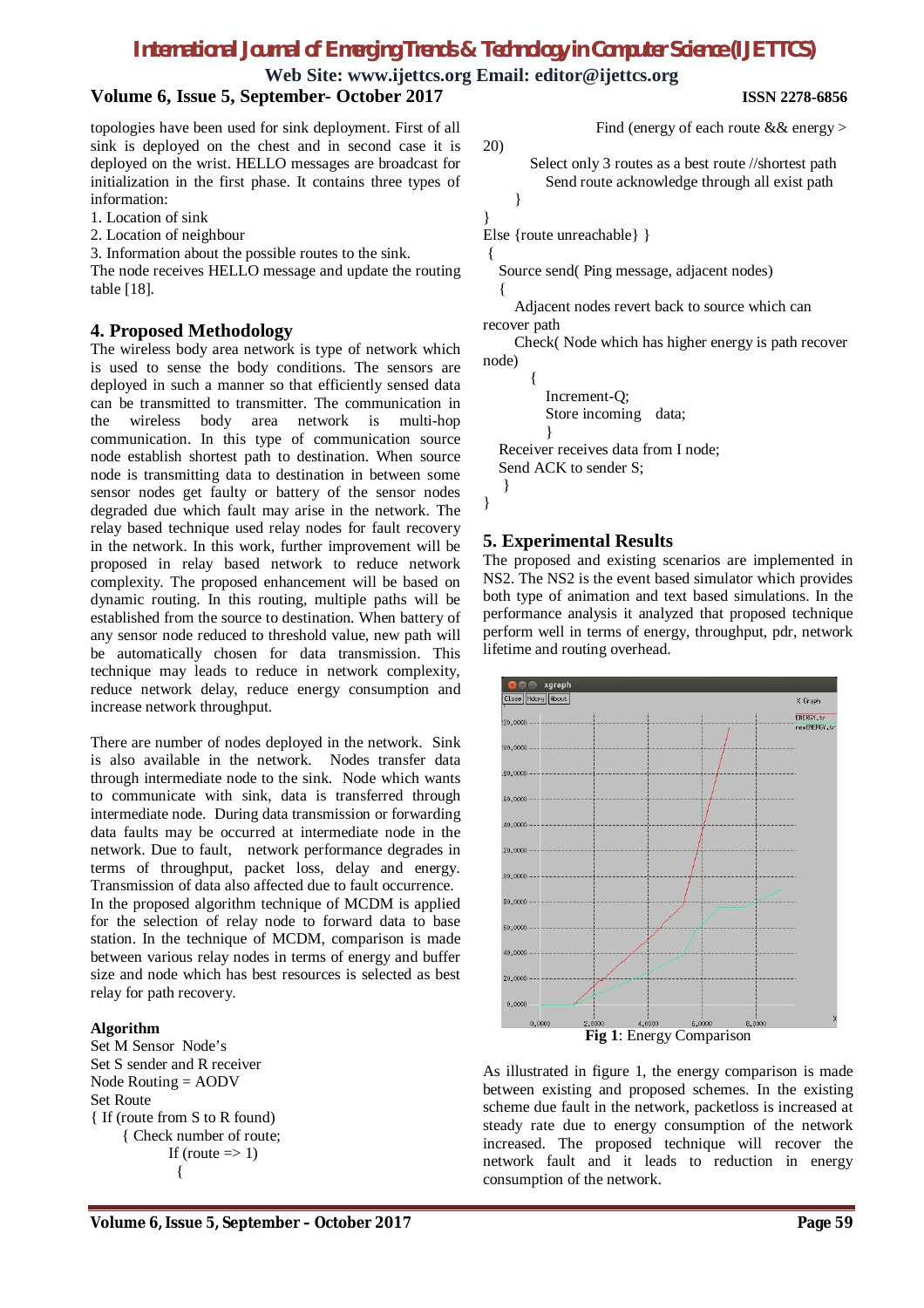# *International Journal of Emerging Trends & Technology in Computer Science (IJETTCS)*

**Web Site: www.ijettcs.org Email: editor@ijettcs.org Volume 6, Issue 5, September- October 2017 ISSN 2278-6856**



**Fig 2:** Network Lifetime Comparison

As shown in figure 2, comparison of proposed and existing scheme is done in terms of network lifetime. The red line represents the network lifetime of existing scheme and green line represents network lifetime of proposed scheme. The network lifetime is increased due to fault recovery in the network



As shown in figure 3, comparison is made between the proposed and existing scheme in terms of PDR. The PDR stands for packet delivery ratio. When fault occurred in the network packetloss occur in the network due to which pdr reduced in the network. When fault is recovered pdr is increased in the network



As shown in the figure 4, routing overhead of the proposed and existing scenario is shown and when fault is recovered in the network source node need not to send packets again and again which reduce routing overhead



**Fig 5:** Throughput compression

As illustrated in figure 5, throughput comparison is made between proposed and existing scenario and due to fault recovery in the network throughput increase at steady rate as compared to existing scenario.